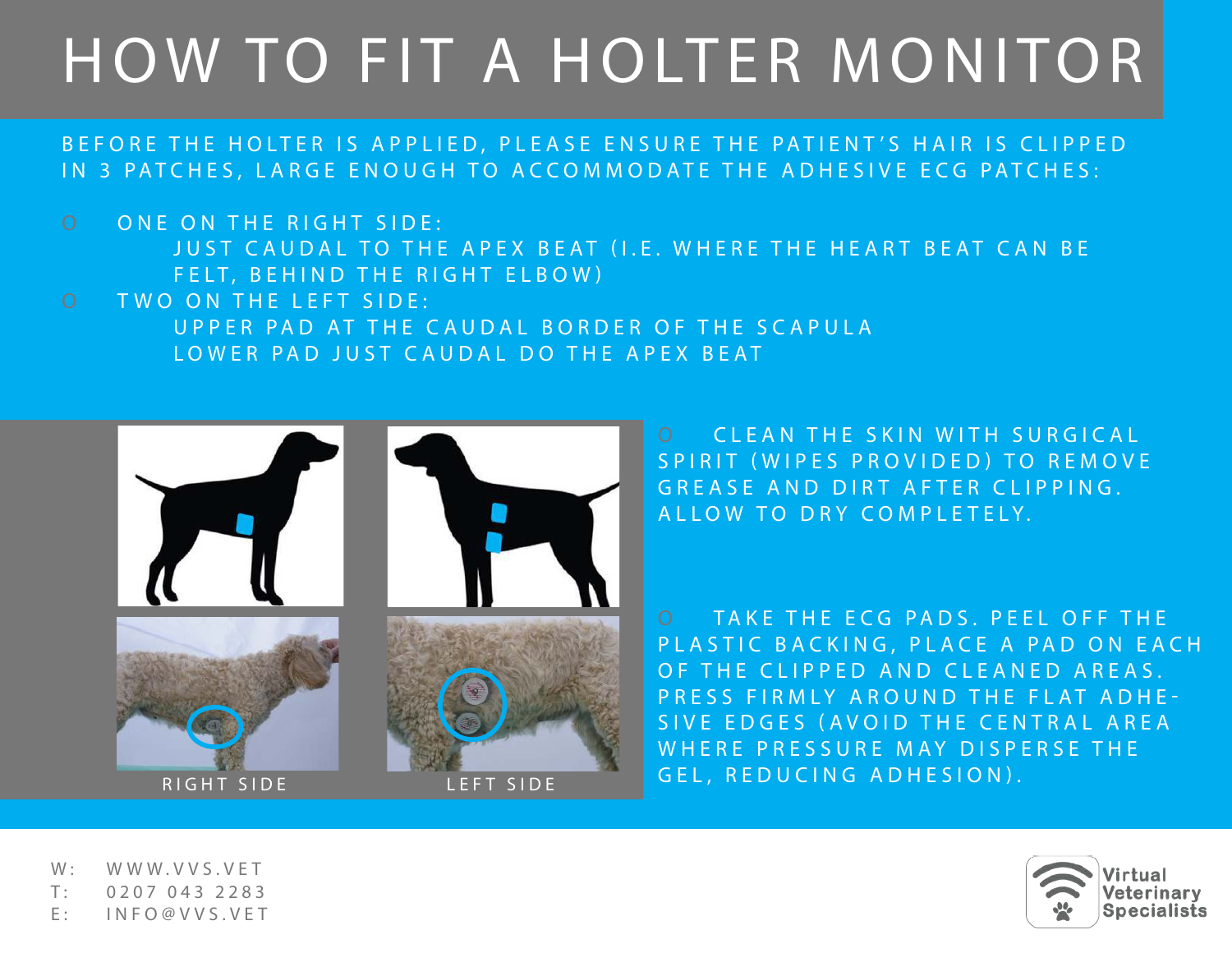O OPEN THE HOLTER MONITOR BY PULLING UP THE TAB ON THE FRONT OF THE MONITOR ABOVE THE GREY CABLE AT THE BOTTOM.









#### O THE DIGITAL CF CARD IS PRELOADED – YOU DO NOT NEED TO REMOVE IT.

O LOAD THE BATTERY..

I

I





O THEN CLOSE THE UNIT BY CONNECTING THE TOP HINGE. CLOSE THE TWO HALVES AND CLOSE THE BOTTOM TAB THAT YOU HAD USED TO OPEN THE HOLTER MONITOR.

THE HOLTER MONITOR WILL SWITCH ON AUTOMATICALLY ( **YOU SHOULD HEAR A BEEP** ) .

W: WWW.VVS.VET T: 0207 043 2283 E: INFO@VVS.VET

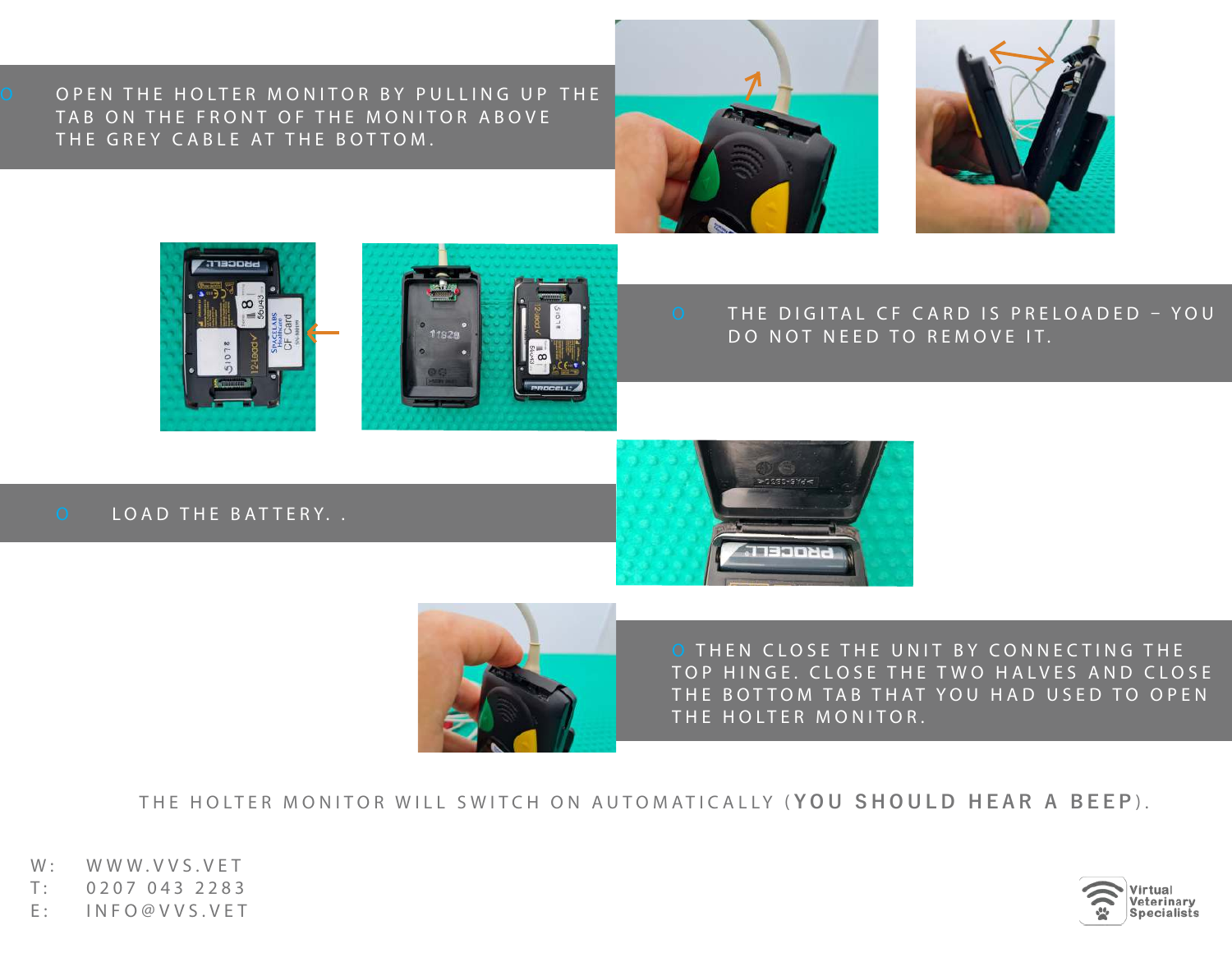SELECT YOUR HOLTER RECORDING LENGTH. USE THE YELLOW BUTTON TO SCROLL UP OR DOWN AND THE GREEN BUTTON TO SELECT THE CORRECT OPTION.

- O IF YOU HAVE ORDERED A 24-48 HOURS HOLTER SELEC T **START**
- O IF YOU HAVE ORDERED A 7 DAYS HOLTER SELECT **START WEEK**





I

O THE NAME OF THE PATIENT WILL APPEAR ON THE SCREEN. USE THE **YELLOW** BUTTON TO SCROLL UP OR DOWN TO VIEW THE PATIENT DETAILS. PRESS THE GREEN BUTTON TO "CONFIRM" THE PATIENT DE TAILS ARE CORREC T.

THE NEXT SCREEN WILL ASK IF YOU WANT TO START A "SPEECH RECORDING". O YOU DO NOT HAVE TO RECORD ANY SPEECH, THEREFORE SCROLL DOWN TO "CONTINUE" USING  **YELLOW** DOWN ARROW AND SELECT IT BY PRESSING **GREEN** BUTTON AND IT WILL MOVE TO THE FOLLOWING SCREEN.

### NOW PASS THE LEADS THROUGH THE HOLE IN THE HOLTER VEST FROM THE OUTSIDE TOWARDS THE PATIENT AND CONNECT THE LEADS TO THE ECG PADS AS FOLLOWS:

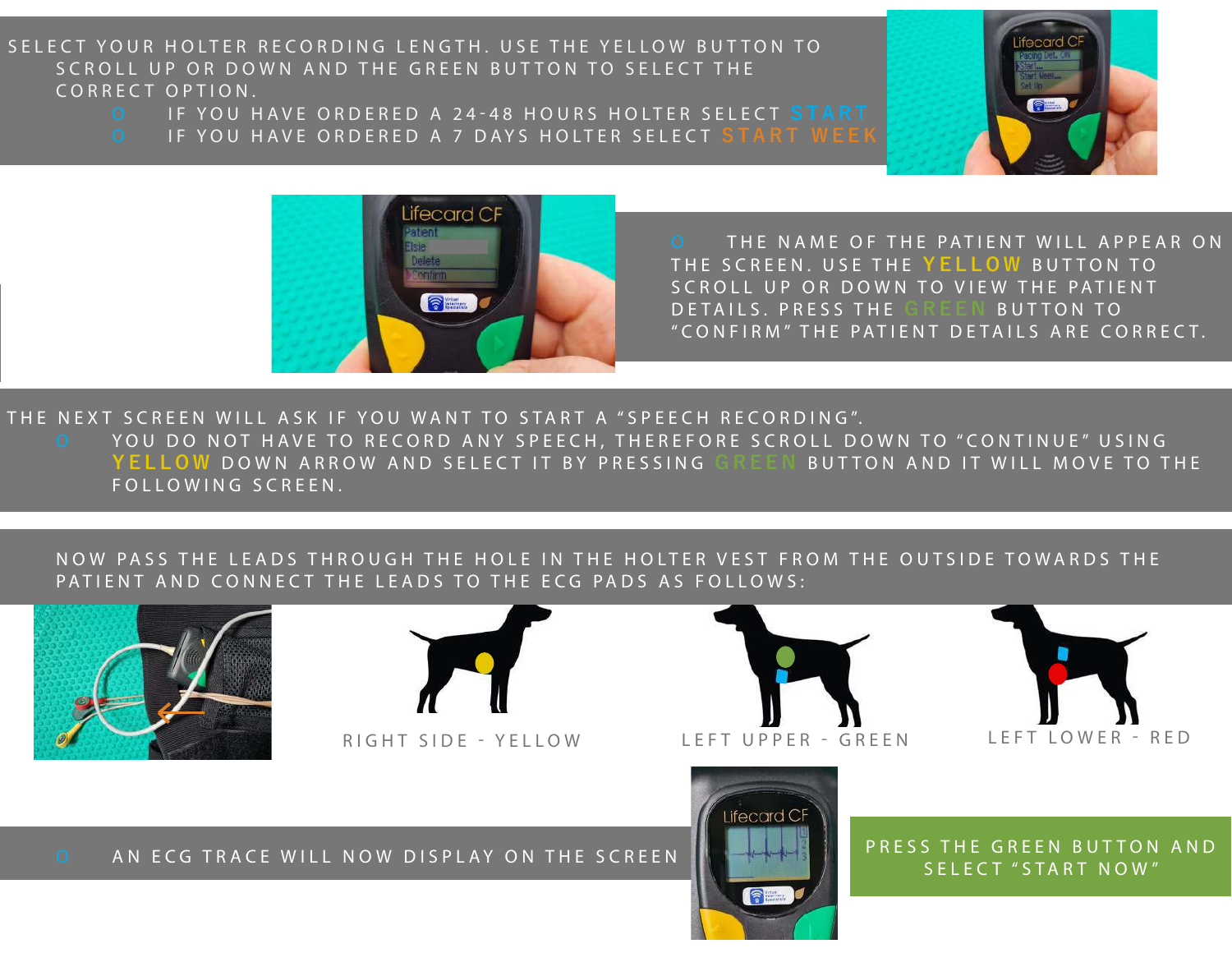O THE NEXT SCREEN WILL SHOW THE TIME AND SAY "RECORDING".





O HAVE THE PATIENT STEP IN TO THE LEG HOLES OF THE VEST. CLOSE THE HOLTER VEST AROUND THE PATIENT USING THE VELCRO TO ENSURE A SNUG BUT COMFORTABLE FIT.

- O PLACE THE MONITOR IN THE POCKET OF THE HOLTER VEST.
- O EXCESS LEAD LENGTH CAN BE RETRACTED AND STORED UNDER THE MONITOR IN THE POCKET WITH SOME SLACK TO ALLOW FOR PATIENT MOVEMENT.
- O ENSURE NO LEADS OR ELECTRODES ARE VISIBLE WHICH MIGHT BE CHEWED AND THAT THE PATIENT IS COMFORTABLE.
- O COVER THE HOLTER MONITOR IN THE POCKET WITH THE OUTER FLAP OF THE VEST AND SECURE THE VELCRO.





W: WWW.VVS.VET

I

I

- T: 0207 043 2283
- E: INFO@VVS.VET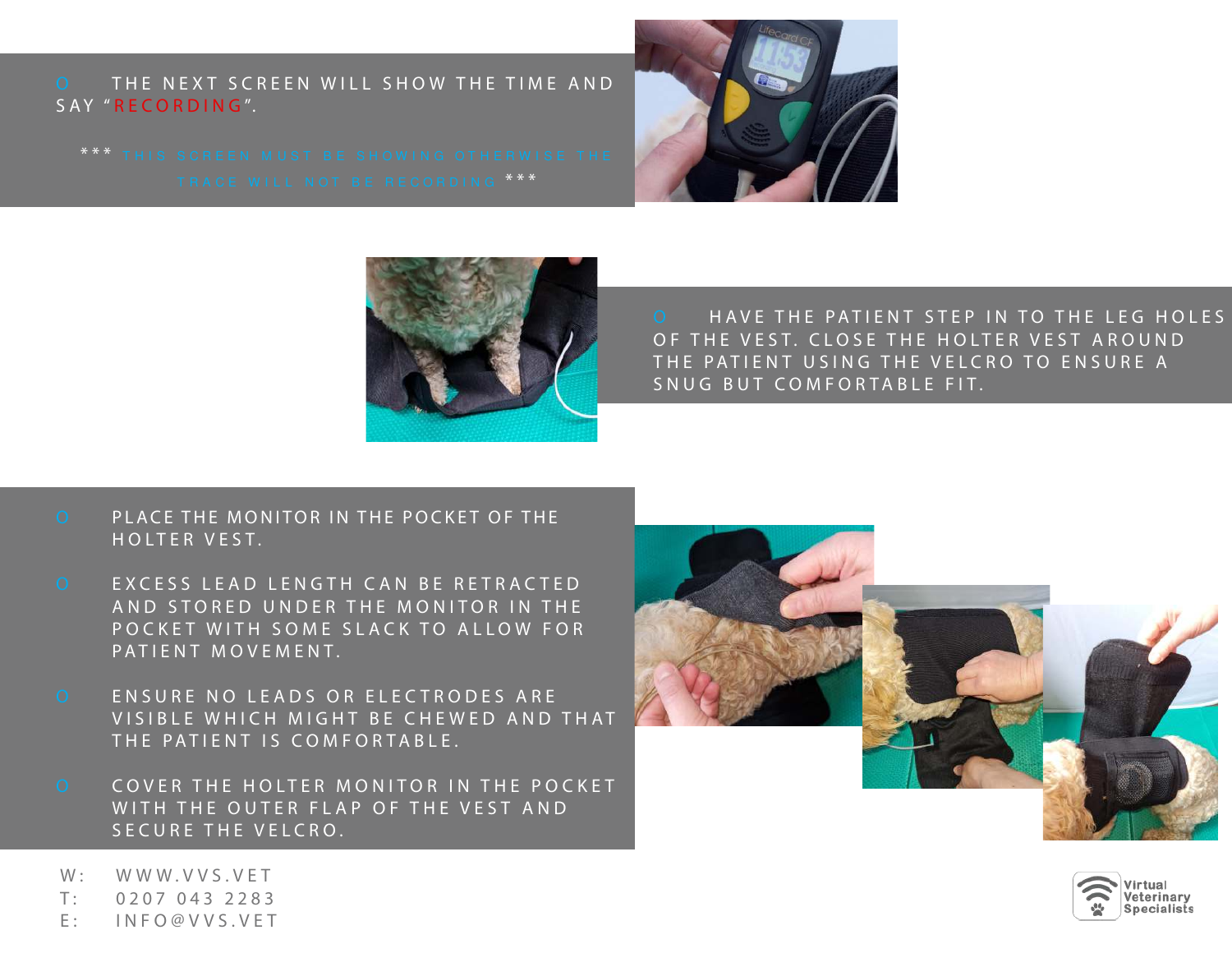- FILL THE HEADER OF THE HOLTER ACTIVITY DIARY AT FITTING OF THE MONITOR.
- GIVE THE HOLTER ACTIVITY DIARY TO THE PATIENT'S OWNER TO COMPLETE WHILST THE HOLTER IS IN PLACE, EXPLAIN HOW TO RECORD ACTIVITY AND ANY EPISODES.
- MAKE A NOTE OF THE START TIME DISPLAYED ON THE HOLTER MONITOR SCREEN AND THE TIME ON THE OWNER'S WATCH OR MOBILE PHONE FOR COMPARISON (SOMETIMES THE MONITOR CLOCK MAY BE SLIGHTLY OUT OF SYNCH WITH THE REAL TIME AS IT IS NOT A CONNEC TED DEVICE). WE NEED TO BE AWARE OF ANY TIME DISCREPANCIES BET WEEN THE MONITOR CLOCK AND THE OWNER'S WATCH OR MOBILE PHONE WHEN INTERPRETING ABNORMALITIES SEEN ON THE TRACE, THAT THE OWNER HAS RECORDED ON THE ACTIVITY DIARY.
- ARRANGE AN APPOINTMENT FOR THE PATIENT TO RETURN FOR THE HOLTER MONITOR TO BE REMOVED AND RETURNED TO VVS FOR INTERPRETATION.

HOW TO REMOVE THE HOLTER MONITOR

- OPEN THE VEST BY UNDOING THE VELCRO STRIPS ON THE VEST.
- D IS CONNECT THE LEADS FROM THE ADHESIVE ECG PADS

- YOU CAN USE SPIRIT TO REMOVE THE ECG PADS THAT MAY BE FIRMLY ATTACHED TO THE PATIENT'S SKIN.

- A TOPICAL PREPARATION CAN BE APPLIED IF THERE IS ANY REDNESS OR INFLAMMATION AT THE SITES OF ATTACHMENT

- DO NOT TURN THE MONITOR OFF OR REMOVE IT FROM VEST POCKET
- FILL THE HEADER OF THE HOLTER DIARY AT REMOVAL OF THE MONITOR AND RETURN THIS WITH THE MONITOR AND VEST IN THE ZIPPED PROTECTIVE CASE PROVIDED.

CONTACT VVS TO LET US KNOW THE HOLTER RECORDING IS COMPLETE BY EMAILING INFO@VVS.VET TO ARRANGE COURIER COLLECTION OF THE HOLTER MONITOR.

W: WWW.VVS.VET